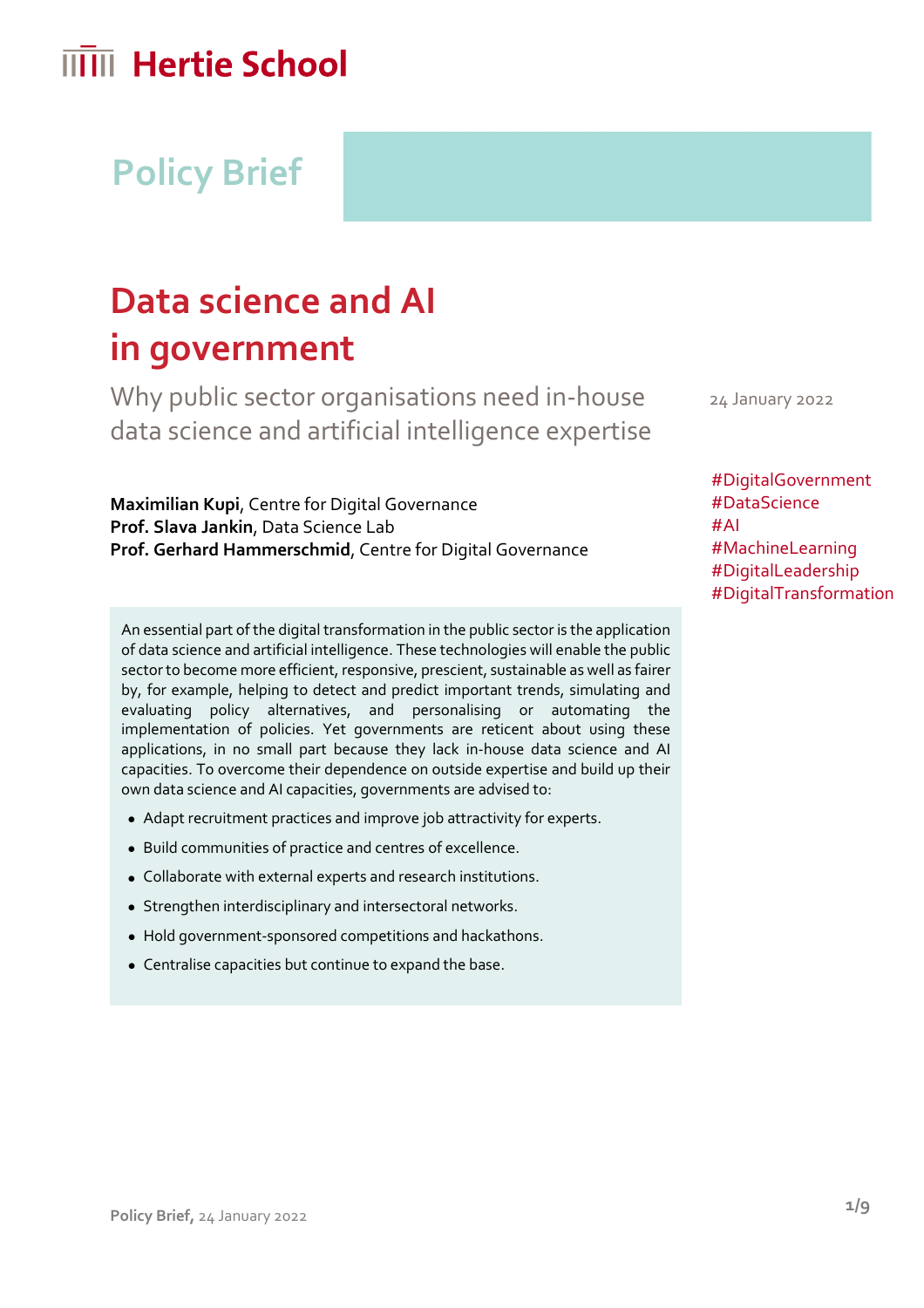### **1 Data science and artificial intelligence enable better public governance**

Around the world, digital transformation is currently the most comprehensive reform movement in government. This transformation is much more than using laptops, tablets and smartphones in government offices or offering governmental services online. Driven by novel technologies, digital transformation is about the systematic collection, evaluation, linking and application of data, not only to allow governments to perform tasks more efficiently but also more smartly – to enable the more "intelligent" management of public services. Data science and artificial intelligence (AI) are helping to make this transformation a reality.

AI in government refers to a vast array of technologies but most practical applications focus on using various forms of machine learning, which train models to learn from data. Data science, in turn, links machine learning to databases and distributed computing to build scalable and robust public governance solutions. These solutions are designed to perform or augment tasks, better inform decisions and accomplish objectives that have traditionally required human intelligence, such as planning, reasoning using partial or uncertain information and learning. Data science-driven public governance solutions are guided by the legal and ethical considerations for algorithms and data. They contribute to policy- and decision-making through efficient prediction and attribution. They are embedded in the realm of the possible by considering organisational and political context.

Data science and AI are already contributing to substantially improve the following areas of government:

### **Regulatory research, analysis and monitoring**

Data science and AI can help governments with all tasks related to collecting, monitoring and analysing data to augment public officials' decision-making capabilities and make them more evidence-based. The most recent and prominent application in this field is the analysis of policy measures for the containment of the [Covid-19 pandemic,](https://doi.org/10.1016/j.dsx.2020.04.012) while another is the monitoring of traffic flows to better inform cit[y transport planning.](https://doi.org/10.3390/su12072789)

#### **Public services and engagement**

Another big application area for data science and AI technologies in government are tasks that support the direct provision of services or facilitate communication with and participation of citizens in policy development. Examples are the use of chatbots and recommendation systems, the installation of intelligent platforms for participatory [democracy,](https://www.nesta.org.uk/feature/collective-intelligence-grants/citizen-participation-and-machine-learning-better-democracy/) the provision of matchmaking services, for instance, to help the unemployed find [suitable jobs](https://www.oecd-opsi.org/innovations/the-work/) or the transcription of important verbally transmitted information for people with [hearing difficulties.](https://www.bloomberg.com/press-releases/2021-11-24/rws-wins-deal-to-provide-european-parliament-with-live-translation-and-transcription-service)

#### **Adjudication**

Data science and AI can also assist government officials in providing benefits to or adjudicating the rights of citizens. For example, artificial intelligence-based tools are used to classify [trademark applications](https://www.uspto.gov/blog/director/entry/artificial-intelligence-tools-at-the) and assign design codes or automatically verify that submitted [tax declarations](https://www.vid.gov.lv/en/electronic-declaration-system) are complete, freeing up time for civil servants to conduct more substantive work in the later stages of these processes such as personal communication with citizens.

#### **Enforcement**

All tasks related to identifying or prioritising targets of agency enforcement actions are another area that can benefit extensively from the use of AI and data science. Possible use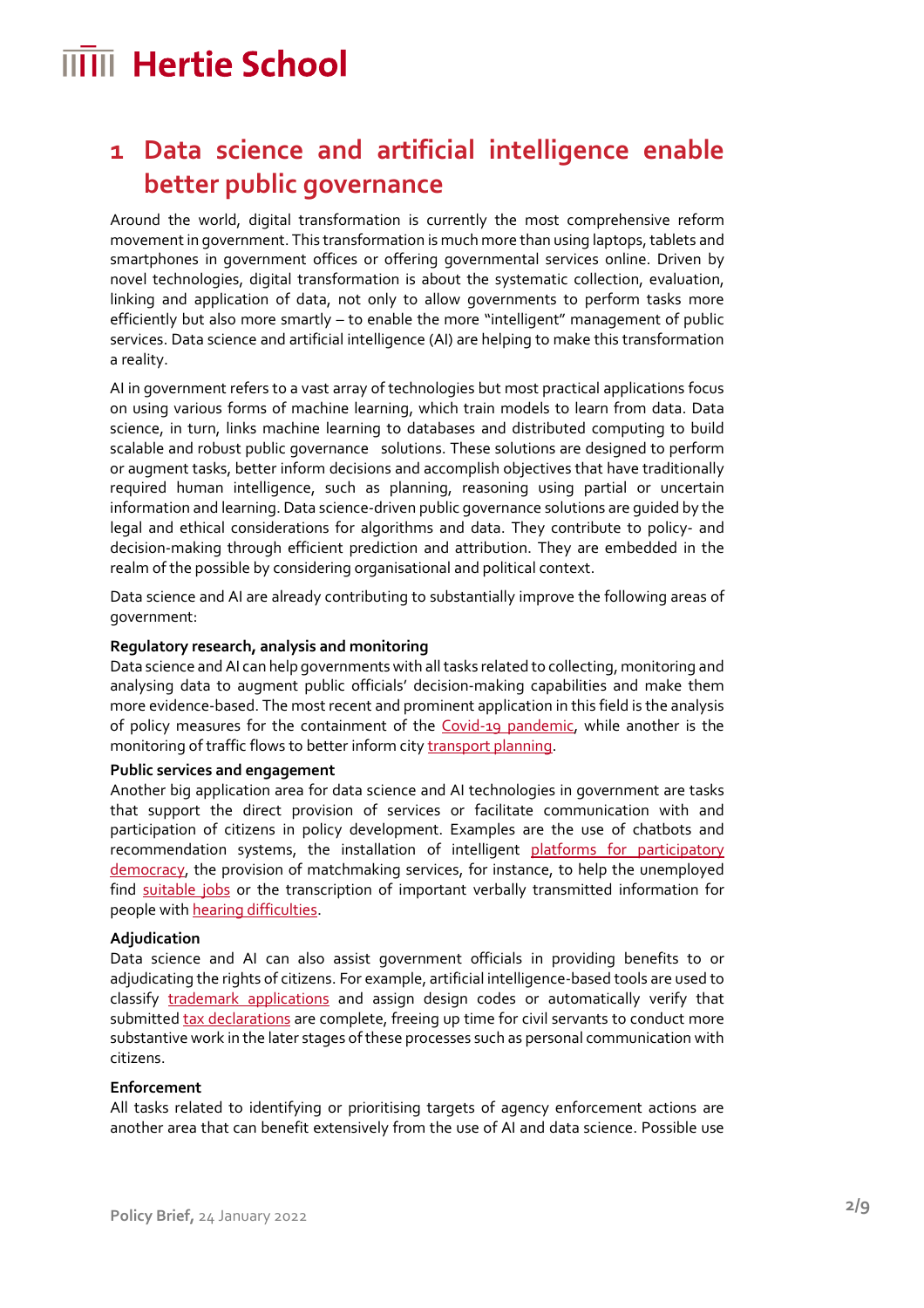cases range from [detecting](https://assets.publishing.service.gov.uk/government/uploads/system/uploads/attachment_data/file/865721/Artificial_intelligence_13_Feb.pdf) fraud to monitoring [social media behaviour](https://www.brennancenter.org/issues/protect-liberty-security/social-media/government-social-media-surveillance) or identifying the licence plate numbers o[f illegally parked cars.](https://doi.org/10.1145/3356471.3365233)

#### **Internal management**

The final application area for AI and data science is to help agencies manage internal organisation and resources, such as human resources, procurement, ICT systems or other utilities. Here, the possible use cases include tools to [optimise energy consumption,](https://doi.org/10.1016/j.ijinfomgt.2020.102074) assist users with searching for digitalised documents or support the computer vision-based [transformation of handwritten documents](https://gcn.com/state-local/2020/10/how-digital-tech-is-giving-old-documents-new-life/315678/) into a digital format.

Recognising this potential of data science and AI, Germany's previous federal government released [a Data Strategy](https://www.bundesregierung.de/breg-de/suche/data-strategy-of-the-federal-german-government-1950612) and updated its [AI Strategy,](https://www.bmwi.de/Redaktion/DE/Publikationen/Technologie/strategie-kuenstliche-intelligenz-fortschreibung-2020.html) tapping into the possibilities of these technologies and methods to better fulfil governmental tasks. Backed by 240 million euros in funding, all federal ministries are now to instal[l chief data scientists](https://www.bundesregierung.de/breg-de/suche/die-bundesregierung-gruendet-datenlabore-und-integriert-chief-data-scientists-in-alle-bundesministerien-1944226) and establish their own data labs to foster data-driven policy-making. In the spirit of a "learning, technologypromoting state," the [coalition agreement](https://www.spd.de/fileadmin/Dokumente/Koalitionsvertrag/Koalitionsvertrag_2021-2025.pdf) of the new government also acknowledges the potential of data science and AI to foster innovation and improve government work. While this is definitely a move in the right direction, the German government, like most other governments, is at the very beginning in utilising the full potential of data science and AI for public policy. The next section focuses on the crucial aspect of building internal data science and AI expertise to fully benefit from embedding these technologies in government. Data science and AI competencies can be viewed as a specialised subset of the broader digital skillset.

### **2 Why applying data science and AI in government requires in-house capacity**

As governments seek to rely on data science and AI for policy design and implementation as well as making their work more efficient, a fundamental challenge is how to generate the necessary methodological and technical capacity to identify, develop and deploy such solutions in a responsible way. At its core, this challenge boils down to the "make-or-buy" decision: An agency can self-produce goods and services needed to perform government tasks by hiring personnel and building its own infrastructure, or it can procure them from other, often private sector institutions. While specialised solution providers have greater expertise and lower production costs in theory, in practice solely relying on external data science and AI capacities has considerable downsides. These disadvantages can be attributed primarily to the following five dimensions:

### **Guaranteeing data privacy and security**

First and foremost, the data that can potentially be used for public sector AI or data science applications is fundamentally different from data in the private sector: Unlike customers, citizens don't have a choice whether to share their data with their state. Also, most of the data that governments have on their residents are quite sensitive. Hence, many government agencies have strict internal guidelines on the use and sharing of data, which on top of more generally applying regulations like the **General Data Protection Regulation**, make it particularly hard for governments to collaborate with external suppliers to provide AI or data science-based solutions.

### **Ensuring compliance and accountability**

The public sector's *double-bind* with respect to AI governance – regulating algorithms while also governing by algorithms – makes the application of AI and data science in policy-making a particularly delicate task. Furthermore, cases where automated systems adversely violate the rights of citizens, like in the case of the Dutch [automated surveillance system](https://www.theguardian.com/technology/2020/feb/05/welfare-surveillance-system-violates-human-rights-dutch-court-rules) for detecting welfare fraud, can seriously harm trust in the system and with it the government.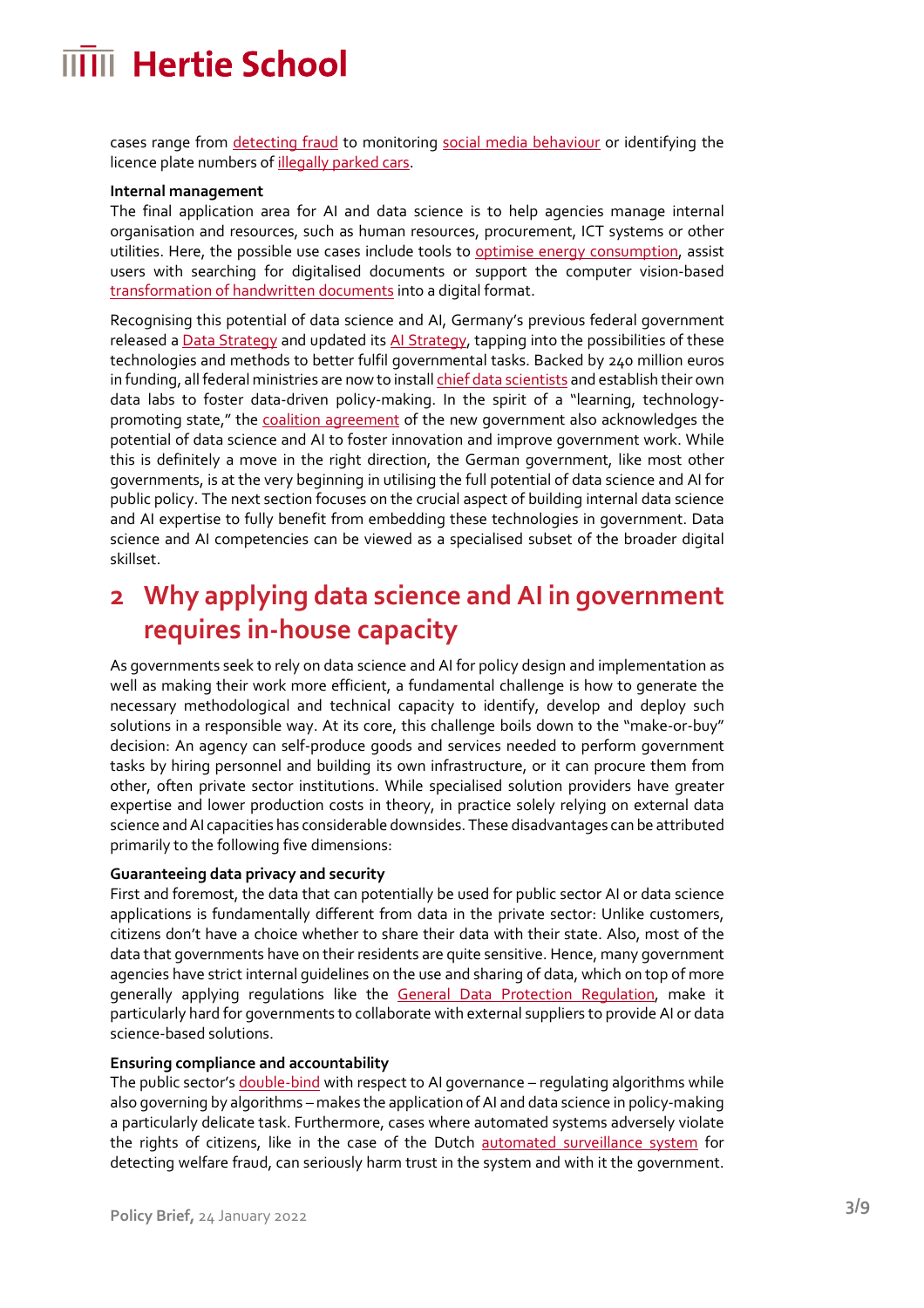This ultimately can pose a threat to democracy. Much is at stake when developing AI-based solutions that are meant to faithfully encode legal and policy choices and ensure compliance with international regulatory frameworks, such as the one currently bein[g developed by the](https://digital-strategy.ec.europa.eu/en/policies/regulatory-framework-ai)  [European Union.](https://digital-strategy.ec.europa.eu/en/policies/regulatory-framework-ai) Therefore, leaving the development of these solutions to private sector software engineers, who lack the necessary legal training and experience, risks leading to potentially detrimental consequences.

### **Incorporating domain, political and organisational expertise**

In the honeymoon phase of (big) data science, the solution to most problems was seen in the capacity to analyse as large amounts of data as possible; the algorithms would ultimately make sense of it. Reality, however, has proven this conviction wrong: In the three-stage process that leads from data to insights to decisions, the final step has proven to be the most critical in practice. Due to the considerable complexity of moving from insights to decisions, where ethical considerations often must be met and creative combinations of several alternatives undertaken, humans are still [considered superior to machines](https://link.springer.com/article/10.1007/s40685-020-00133-x) in this step. Furthermore, to make useful and valid (causal or attributional) claims based on data, analysts need to be able to [make the right assumptions](https://www.science.org/doi/abs/10.1126/science.aal4321) that typically are not directly testable and thus require domain expertise. In turn, effectively communicating these insights to decisionmakers requires an in-depth understanding of political and organisational contexts. This level of domain, political and organisational expertise is rarely possessed by government outsiders.

### **Assuring integrative and iterative development**

Developing useable digital solutions and, in particular, more complex ones such as those based on data science or AI requires an *iterative development process* with continuous integration of user and stakeholder feedback. To do this, the development engineer must know the respective agency's bureaucratic realities and enjoy a high level of trust among potentially sceptical key stakeholders. Furthermore, automated solutions need to constantly adapt to changing environments and practices to stay effective. For example, algorithmic enforcement tools need to be [continuously updated](https://jolt.law.harvard.edu/assets/articlePDFs/v31/31HarvJLTech1.pdf) to combat new modes of wrongdoing unearthed by agency staff and avoid an undue focus on past forms of misconduct. Technical expertise embedded in the respective government agency facilitates this type of integrative, iterative and continuous development process.

#### **Making informed procurement and collaboration decisions**

Undoubtedly, no government will possess the necessary resources to develop all data science or AI based solutions in-house. Nevertheless, a certain level of embedded expertise in these areas is required to know what is technically possible and feasible and make informed [judgements](https://www.gov.uk/government/publications/guidelines-for-ai-procurement) about the quality of contractor-provided solutions. Moreover, staff familiar with the respective methods and technologies is more likely to have access to the network of external experts and institutions, such as research institutes or universities, to advise the government in the process. This, in turn, also promotes successful collaborations with noncommercial sources of technical capacity. By gaining access to external talent and expertise while simultaneously maintaining control and monitoring quality, such collaborations present a promising middle ground for the "make-or-buy" decision.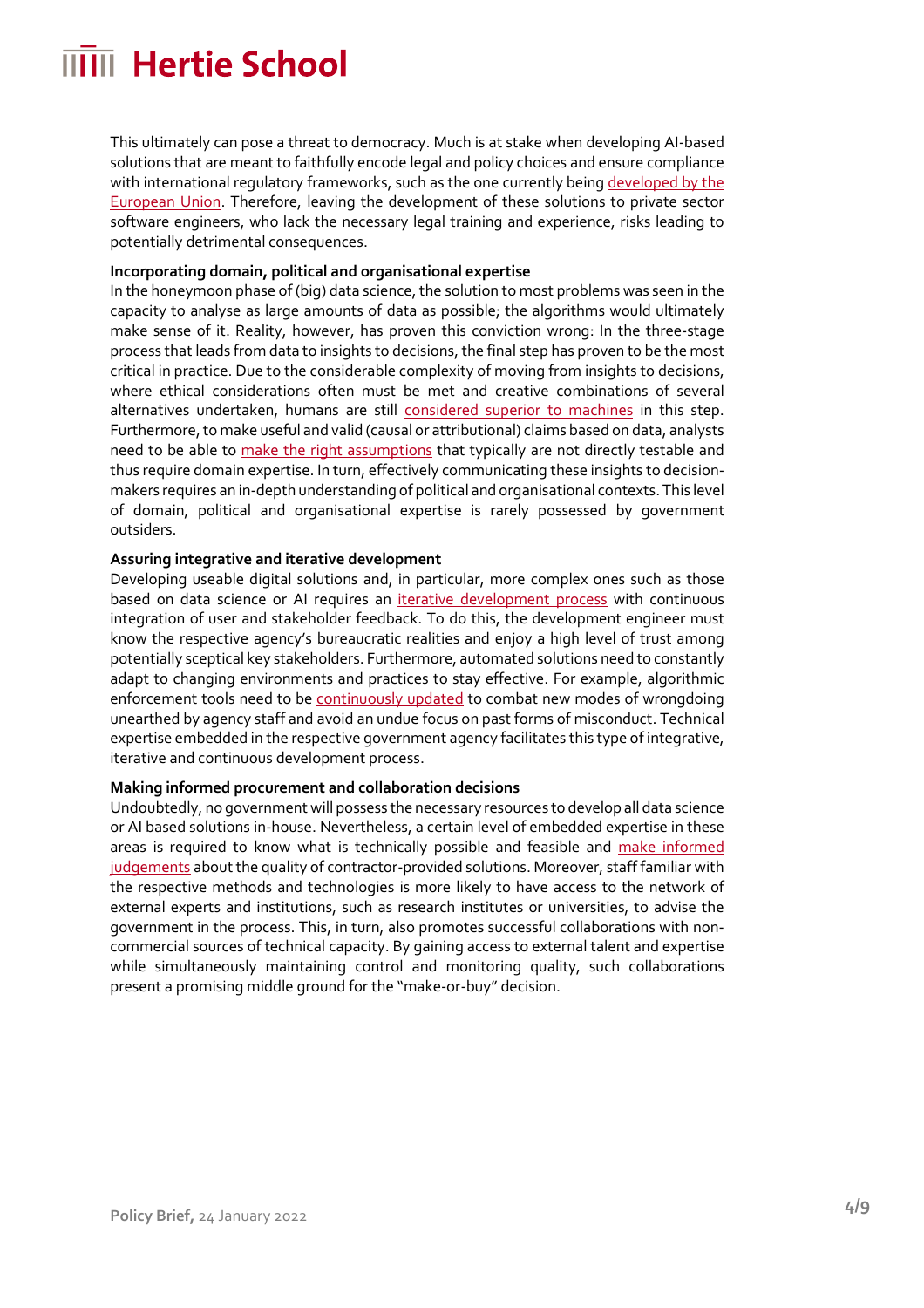

*Figure 1: Success factors for the application of data science & AI in government.*

In sum, this policy brief argues that for governments to seize the full potential of data science and AI for public policy, building up a certain level of internal methodological and technological capacity is indispensable. Incorporating data science and AI capabilities into respective public sector agencies will enable the development of governance tools that are better tailored to specific governance tasks, fully compliant with laws and regulations, and better aligned with complex organisational dynamics. This strategy has already proven to be useful in the US context, where [a recent study](https://www-cdn.law.stanford.edu/wp-content/uploads/2020/02/ACUS-AI-Report.pdf) found that over 50% of AI tools were being developed in-house by the respective government agencies. The following section formulates policy recommendations for building such capacity in government.

### **3 Recommendations for building data science and AI capacity in government**

To understand how to build data science and AI capacity in government, it is first necessary to identify what concrete competencies these should include. For AI, the skillset consists of knowledge of machine learning and deep learning algorithms, including computer vision and natural language processing (NLP). For data science, the skillset consists of methods for dealing with big data, working with databases and distributed computing systems. Creating specific data science-based solutions in government (solution development) requires familiarity with causal analysis and decision theory, knowledge of human-centred design and agile management as well as of legal and ethical frameworks. Familiarity with the cycle of machine learning development, operation, deployment and maintenance ensures implementation of cost-effective and sustainable solutions. Finally, knowledge of governance and policy-making processes allows anchoring these competencies in the realm of the possible in the government context.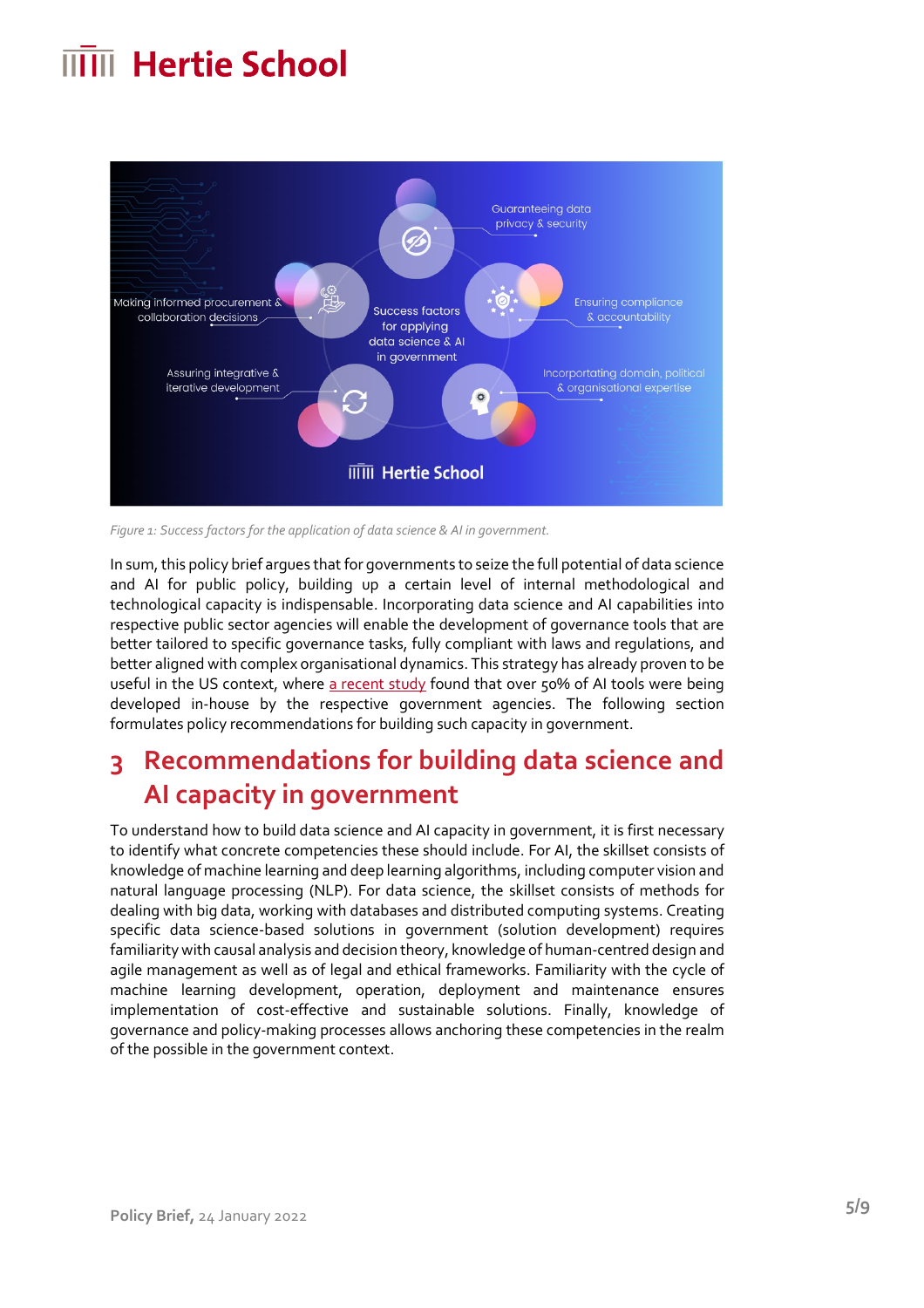

*Figure 2: Data science and AI competencies for building in-house capacities in government.*

### **The following list of policy recommendations are suggestions for building and sustaining data science and AI capacity in government based on international best practices:**

### **Adapt recruitment practices and improve job attractiveness**

Data science and AI specialists oftentimes do not follow the classical education and professional paths of public sector officials. Allowing for lateral entries into government, as done in Scandinavia, the US, UK or  $lndia$ , or entries for only a limited amount of time – as done by th[e Work4Germany](https://digitalservice.bund.de/work4germany) an[d Tech4Germany](https://digitalservice.bund.de/tech4germany/) fellowship programs – thus can be advisable to tap into this talent pool. Adapting the job classification scheme to include data science and AI-related job categories, as the [US government](https://www.chcoc.gov/content/data-scientist-titling-guidance) has done, can also be useful. Furthermore, increasing the salaries and career prospects to better compete with comparable private sector job placements has proven a helpful step in th[e UK context.](https://www.information-age.com/uk-government-data-scientists-123472259/) The UK even has set up a [Digital, Data and Technology Profession Capability Framework,](https://www.gov.uk/government/collections/digital-data-and-technology-profession-capability-framework) which is meant to support HR work in this field. Also, communication campaigns that raise awareness of the motivating, often socially relevant, challenges that working for the public sector can offer as well as the related benefits such as job stability and work-life balance are a further means to attract more talent. The German Foreign Intelligence Service's campaign [#followtheglitchkarnickel](https://www.deutschlandfunknova.de/beitrag/hacker-gesucht-bnd-lockt-mit-kaninchen-und-techno-musik) as well as the German government's recent introduction of special [allowances and increase in the salary grades](https://www.tagesspiegel.de/wirtschaft/80-000-euro-praemie-behoerden-wollen-it-fachkraefte-mit-deutlich-mehr-geld-locken/24588500.html) of IT specialists are initial promising approaches in this area that need to be further developed and expanded for data science and AI experts. Ultimately, it is also highly advisable to invest in young talent and early career professionals working and studying at the intersection of data science and policy-making, who can offer fresh perspectives, the ability for growth and youthful enthusiasm in new technology that can steward new developments and tackle complex AI challenges.

#### **Establish communities of practice and centres of excellence**

For government internal data scientists and AI engineers to better learn from each other and exchange best practices, establishing communities of practice can be useful. Organised to cross boundaries within and across agencies, these communities can also help to gain legitimacy vis-à-vis the stakeholders, raise awareness for the potential of data science and AI, through initiatives such as jointly-produced (blog) articles, or foster collaboration amongst different agencies. Centres of excellence, on the other hand, can help to stay on the cutting edge of technology by providing leadership, best practices, research, support and training. Again, the UK government is a leading example in this area: It has not only built a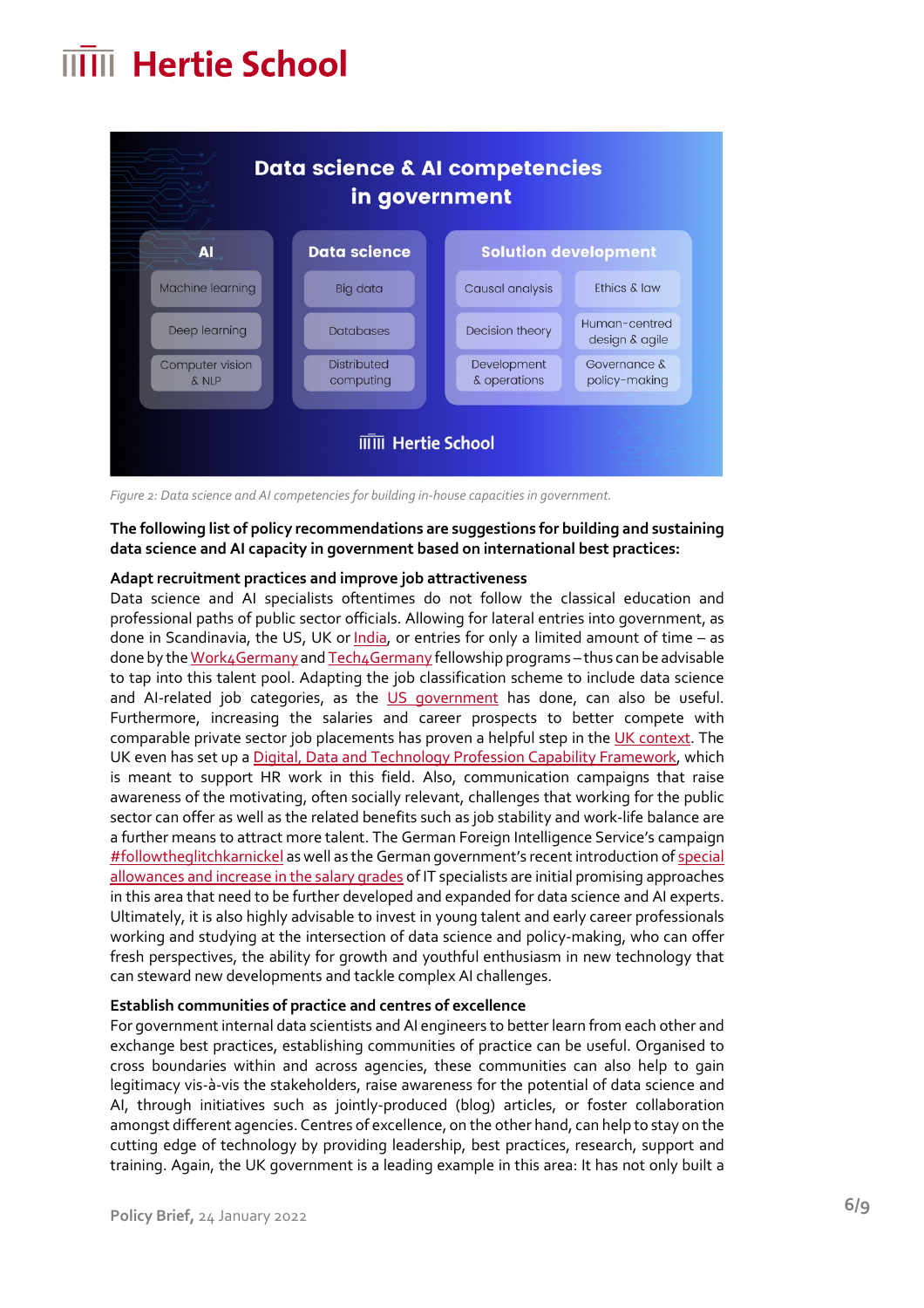cross-departmental [data science community](https://www.gov.uk/service-manual/communities/data-science-community) with specialised sub-groups on topics such as text analysis, reproducible analytical pipelines and data ethics but also a plethora of other [communities](https://www.gov.uk/service-manual/communities?_ga=2.177569507.791343841.1635431613-181859493.1635431613) relevant for the digital transformation of government. Most inspiringly, all this doesn't happen behind closed doors but with a constant open communication, for example, on their ow[n data in government blog](https://dataingovernment.blog.gov.uk/) or through a public [government data science festival,](https://dataingovernment.blog.gov.uk/2020/12/07/all-in-lessons-from-the-first-virtual-government-data-science-festival/) so that others inside and outside the British Government can take notice and learn from their experience. Finally, the UK government's **Data Science Campus** centre of excellence works at the frontier of data science and AI to deliver a diverse [set of projects](https://datasciencecampus.ons.gov.uk/projects/) for stakeholders across government and beyond.

### **Collaborate with external experts and research institutions**

Collaborating with non-profit and educational institutions, such as universities and think tanks, can be an effective approach to bring external knowledge and expertise into a specific project context while maintaining control and monitoring quality. In addition, it may prove to be a viable way to attract young talent from these institutions or even build joint, tailormade [educational offers.](https://datasciencecampus.ons.gov.uk/capability/msc-in-data-analytics-for-government/) Lastly, exchanges with external experts can help data science and AI practitioners inside government to stay up-to-date with the most recent technological developments. Best practice examples in this area come from the US context. The [Intergovernmental Personnel Act Mobility Program,](https://www.opm.gov/policy-data-oversight/hiring-information/intergovernment-personnel-act/) for example, provides for the temporary assignment of personnel between government agencies and universities or research centres for the US federal government. Furthermore, the Food and Drug Administration has established academic partnerships including an "Entrepreneur in Residence" programme as part of its [Digital Health Innovation Action Plan](https://www.fda.gov/media/106331/download) or a [Memorandum of Understanding](https://perma.cc/DUA8-9KM4) with the Massachusetts Institute of Technology on collaborations in the areas of machine learning and data science. Also, the United States Postal Service has been cooperating with the University of Michigan to develop an automated mail delivery system, and the Environmental Protection Agency has been workin[g with Stanford University](https://www.acwa-us.org/wp-content/uploads/2020/01/Final-Agenda-for-SNC-Conference-II-01162020.pdf) as well as the University of Chicago to develop environmental enforcement tools.

### **Strengthen interdisciplinary and intersectoral networks**

Networks of actors from public administration, business, politics, or research interested in topics related to the digital transformation in government and in particular data science and AI are a good way to foster intersectoral exchange and learning as well as open new areas for collaboration. On the other hand, it can also prove useful to build a public sector internal network as a "safe space" for officials to collect internal administrative challenges and experiences and adapt them to other departments. In the German context,  $NExT$  (public sector only) an[d NEGZ/](https://negz.org/ueber-uns/wer-wir-sind/)[N3GZ](https://n3gz.org/) (intersectoral) are very promising examples of such networking initiatives and show that a lot is already going on. Looking at othe[r similar networks,](https://oecd-opsi.org/join-opsis-innovation-community/public-sector-innovation-networks/) there is the public sector internal **[Dutch Government's Innovation Community](https://www.rijksinnovatiecommunity.nl/)** that not only focuses on digitalisation related topics but also aims to connect various "islands" of innovation within the Dutch government and support cross department innovation communities. This example clearly shows the link between the establishment of networks and communities of practice which were highlighted above. However, while communities of practice are often perceived as more formal and professionalised, it is the voluntary and more open nature of networks that can help create unanticipated but highly profitable connections between actors.

#### **Hold government-sponsored competitions and hackathons**

Data science competitions or AI hackathons can help leverage public talent to generate and prototype ideas around declared government priorities. Often with prize money attached, these events are a potentially valuable source of innovation and an increasingly prevalent part of the capacity-building landscape. While the solutions generated certainly do not substitute for comprehensive AI strategies or automation endeavours, they can also help to raise awareness of data science and AI-related tasks in government and thus attract talent to the public sector. Unlike traditional programming hackathons, in which usually only a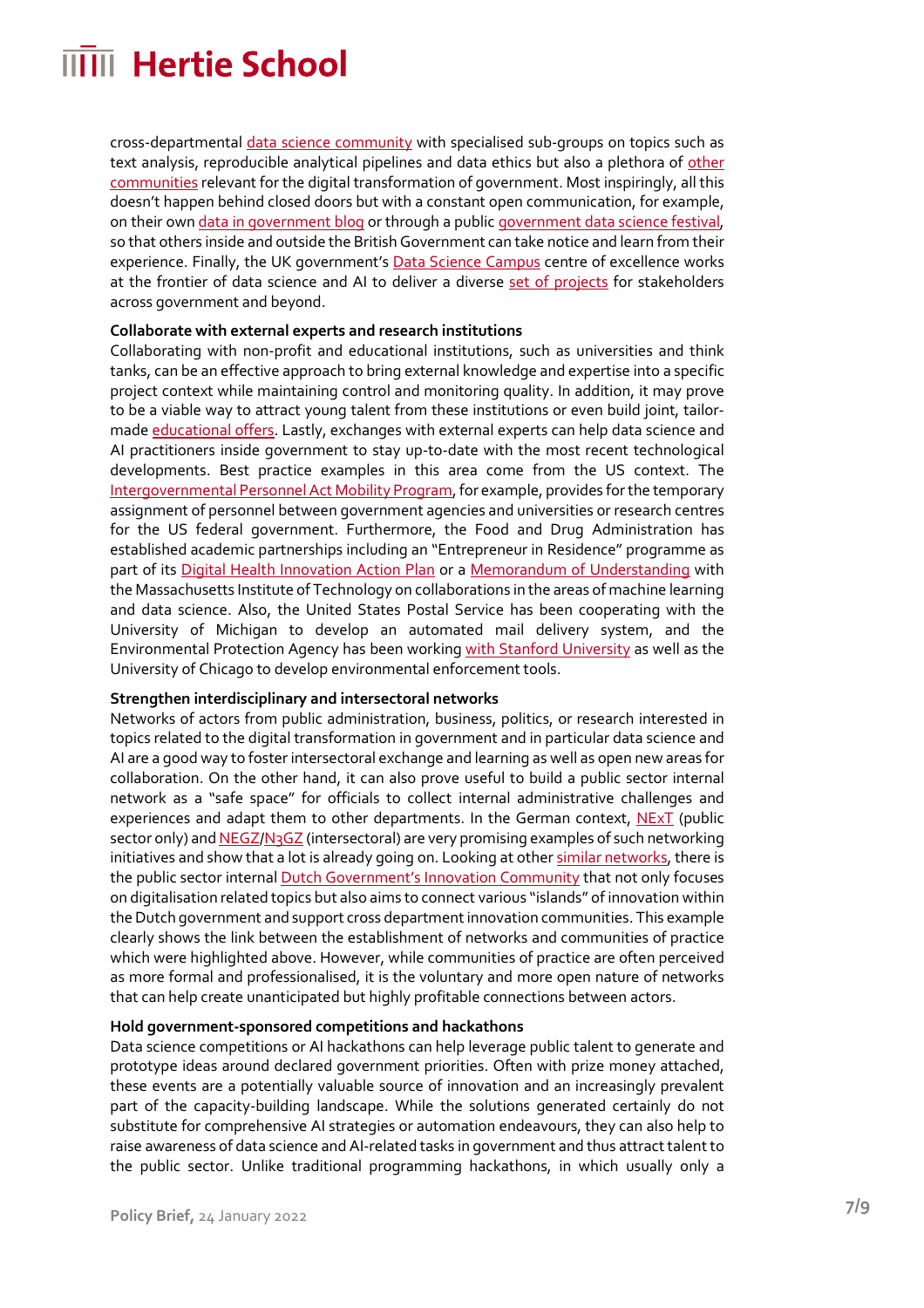problem is posed, hackathons focused on data science or AI often include governments providing the necessary data for participants to grapple with. The US government has developed [a dedicated platform](https://www.challenge.gov/) for all public competitions. These events are also becoming more widespread in the German context. Two recent national examples are [#WirVersusVirus](https://www.bundesregierung.de/breg-de/themen/coronavirus/hackathon-der-bundesregierung-1733632) an[d UpdateDeutschland.](https://www.bundesregierung.de/breg-de/suche/updatedeutschland-faq-1875710) The former is a hackathon for creative solutions that could help addressing the Covid-19 pandemic. The latter had a broader focus on "ideas with social impact" and was designed as a kind of match-making event between those with an idea and implementation partners. Building on these initiatives while strengthening a focus on data science and AI challenges thus is highly advisable.

### **Centralise capacities but continue to expand the base**

When it comes to the organisation of digital capacities in government, many countries are inspired by the renowned example of UK'[s Government Digital Service \(GDS\)](https://gds.blog.gov.uk/about/) unit and strive to install similar centralised teams. Germany is no exception to that trend. The recently establishe[d DigitalService4Germany](https://digitalservice4germany.org/) team is meant to increase the state's "digital capability to act" by bringing together small agile teams with government agencies to quickly develop user-centred digital solutions. This strategy can help create synergies and avoid reinventing the wheel for every project. However, when it comes to data science and AI-powered solutions, it is likely that the most transformative solutions will emerge from experiments on [the front lines.](https://media.defense.gov/2019/Feb/12/2002088963/-1/-1/1/SUMMARY-OF-DOD-AI-STRATEGY.PDF) This means, they are discovered by users themselves in contexts far removed from central units. Hence, building centralised data science and AI teams should not serve as an excuse to neglect the expansion of these capacities across government. After all, even in the UK[, only one in 14 digital, data and technology experts](https://www.publictechnology.net/articles/features/interview-government-ddat-skills-chief-her-work-recruit-and-develop-digital) in government is employed in the central GDS unit. To lead this cross-government community of professionals and deliver transformation at scale through strategy, standards, assurance mechanisms and capability development, the UK has only recently establishe[d Central Digital and Data Office \(CDDO\).](https://gds.blog.gov.uk/2021/04/06/the-next-steps-for-digital-data-and-technology-in-government/) Together with other initiatives such as the [Data Science Accelerator,](https://www.gov.uk/government/publications/data-science-accelerator-programme/introduction-to-the-data-science-accelerator-programme) a capability-building programme for public sector analysts, this new office thus is an excellent example of how to sustainably expand the base of data science and AI professionals across government.



*Figure 3: The building blocks to successfully build data science and AI capacity in government.*